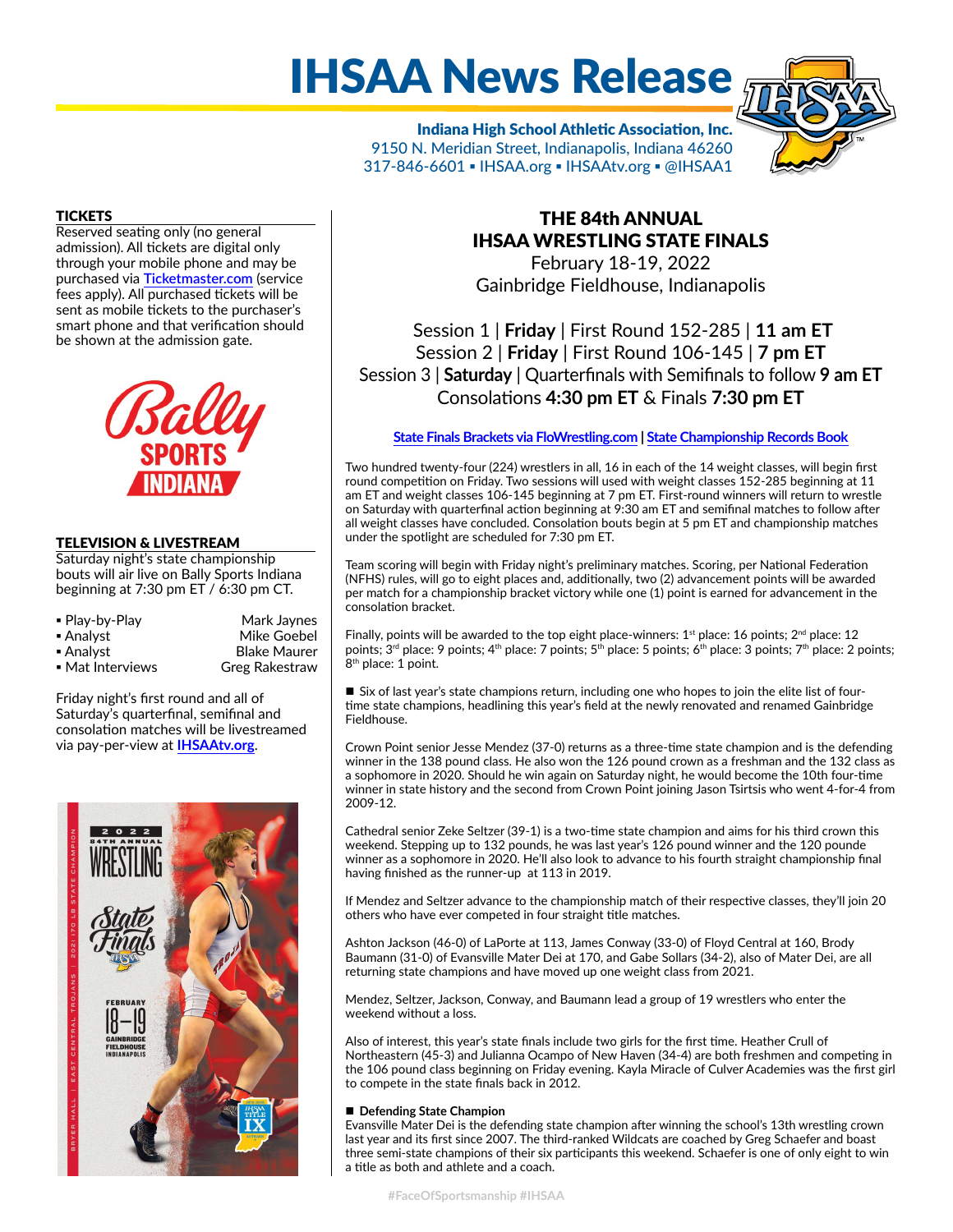# NOTABLES

 $\blacksquare$  One hundred five (105) schools will be represented at this weekend's state finals with Crown Point leading the way with 11 qualifiers followed by Brownsburg with nine, Center Grove and Indianapolis Cathedral with seven each. Crown Point also led the state with seven semi-state champions with Brownsburg tallying four. A total of 309 schools and 5,996 were entered into this year's state tournament at the sectional level.

# **State Champions in the Field (6)**

113: Ashton Jackson (11) **LaPorte**  $\blacksquare$  Last year's state champion at 106

132: Zeke Seltzer (12) **Indianapolis Cathedral**

- $\blacksquare$  Last year's state champion at 126
- 2020 state champion at 120
- $\blacksquare$  2019 runner-up at 113

138: Jesse Mendez (12) **Crown Point**

- $\blacksquare$  Defending state champ at 138
- 2020 state champion at 132
- $\blacksquare$  2019 state champ at 126

#### 160: James Conway (12) **Floyd Central**  $\blacksquare$  Last year's state champion at 152

- 
- 170: Brody Baumann (12) **Evansville Mater Dei**
- $\blacksquare$  Last year's state champion at 160

# 195: Gabe Sollars (12) **Evansville Mater Dei**

■ Last year's state champion at 182

# **State Runners-Up in the Field (8)**

113: Evan Dickey (12) **Indianapolis Cathedral** ■ Last year's runner-up at 106

120: Isaac Ruble (12) **Bellmont**  $\blacksquare$  Last year's runner-up at 113

 $\blacksquare$  2020 runner-up at 106

126: Logan Frazier (11) **Crown Point** ■ Last year's runner-up at 120

132: Cheaney Schoeff (11) **Avon**

- $\blacksquare$  Last year's runner-up at 126
- $\blacksquare$  2020 runner-up at 113

#### 145: Matthew Koontz (12) **Perry Meridian**  $\blacksquare$  2020 runner-up at 132

145: Hayden Watson (12) **Center Grove**  $\blacksquare$  Last year's runner-up at 145

152: Delaney Ruhlman (11) **Bloomington South**  $\blacksquare$  Last year's runner-up at 138

182: Drake Buchanan (12) **Center Grove** ■ Last year's runner-up at 182

# ZIONSVILLE'S MEDVESCEK NAMED OUTSTANDING WRESTLING OFFICIAL

Josh Medvescek is the recipient of the 2021 Interscholastic Athletic Official Award for excellence in the sport of wrestling.

Each year, the Indiana High School Athletic Association, in cooperation with the National Federation of Interscholastic Officials Association, recognizes and honors an outstanding official in each sport during the school year.



Officials selected for this distinction have gone above and beyond to serve their association, community, and the IHSAA. Each have shown exceptional qualities of leadership, dedication, and loyalty to their sport, our student-athletes, and their fellow officials.

Josh has been a licensed Wrestling official for 21 years and has officiated 20 Sectionals, 14 Regionals, 11 Semi-States, and seven (7) State Finals.

He is a member of the Indiana Officials

### **Undefeated Wrestlers in the Field (19)**

- 106: Nathan Smith (12) **Southport** (47-0)
- 113: Ashton Jackson (11) **LaPorte** (46-0)
- 113: Tanner Tishner (10) **Western** (37-0)
- 126: Aidan Sprague (12) **East Noble** (39-0) 126: Blake Wolf (11) **East Central** (46-0)
- 132: Dylan Stroud (12) **Manchester** (36-0)
- 138: Jesse Mendez (12) **Crown Point** (37-0)
- 138: Bryce Lowery (11) **Roncalli** (37-0)
- 145: Matthew Koontz (12) **Perry Meridian** (39-0)
- 145: Toby Abbott (12) **Cowan** (33-0)
- 152: Mitchell Betz (10) **Western** (43-0)
- 152: Samuel Goin (11) **Crown Point** (36-0)
- 152: Kody Glithero (12) **Roncalli** (37-0)
- 160: J Conway (12) **Floyd Central** (33-0) 170: Brody Baumann (12) **Evansville Mater** 
	- **Dei** (31-0)
- 195: Connor Barket (12) **West Lafayette** (51-0)
- 220: Nate Critchfield (12) **Evansville Mater Dei** (33-0)
- 220: Christian Carroll (11) **New Prairie** (18-0)
- 285: Hunter Whitenack (12) **New Prairie** (27-0)

Association and has worked as a IHSAA Certification Clinician and Rules interpreter for the sport of Wrestling for the past few years. He also works as a Wrestling assigner for Zionsville Community Schools and is a coach for Zionsville High School's baseball team

Josh spends countless hours volunteering in his community, assisting with youth baseball, football, and wrestling in Zionsville and Indianapolis. He also takes time to mentor new IHSAA officials.

He currently resides in Zionsville with his wife, Nichole, and their four kids. He was a graduate of Pike High School and attended Ball State University and the University of Indianapolis. He works as a Rehab Director at Life Care Center of America.

Josh was selected for this honor by a committee representing the officials associations. In Indiana there are 24 associations made up of men and women who assist in providing wholesome, worthwhile, and healthy activities for the student athletes in our state. Statewide, there are more than 8,000 officials licensed by the IHSAA in 11 sports.

■ 2022 Sectional Championship Teams (32) Bellmont, Brownsburg, Carmel, Castle, Center Grove, Centerville, Chesterton, Columbus East, Crown Point, DeKalb, Delta, East Central, Elkhart, Evansville Mater Dei, Floyd Central, Garrett, Hamilton Heights, Harrison (West Lafayette), Homestead, Indianapolis Cathedral, Jeffersonville, Merrillville, Oak Hill, Penn, Plymouth, Portage, Rensselaer Central, Rochester Community, Roncalli, Terre Haute South Vigo, Warren Central, Zionsville

■ 2022 Regional Championship Teams (16) Bellmont, Brownsburg, Carmel, Columbus East, Crown Point, East Central, Evansville Mater Dei, Floyd Central, Garrett, Indianapolis Cathedral, Jimtown, Merrillville, Penn, Rensselaer Central, Rochester Community, Roncalli,

■ 2022 Semi-State Championship Teams (4) Brownsburg, Crown Point, Indianapolis Cathedral, Rochester Community.